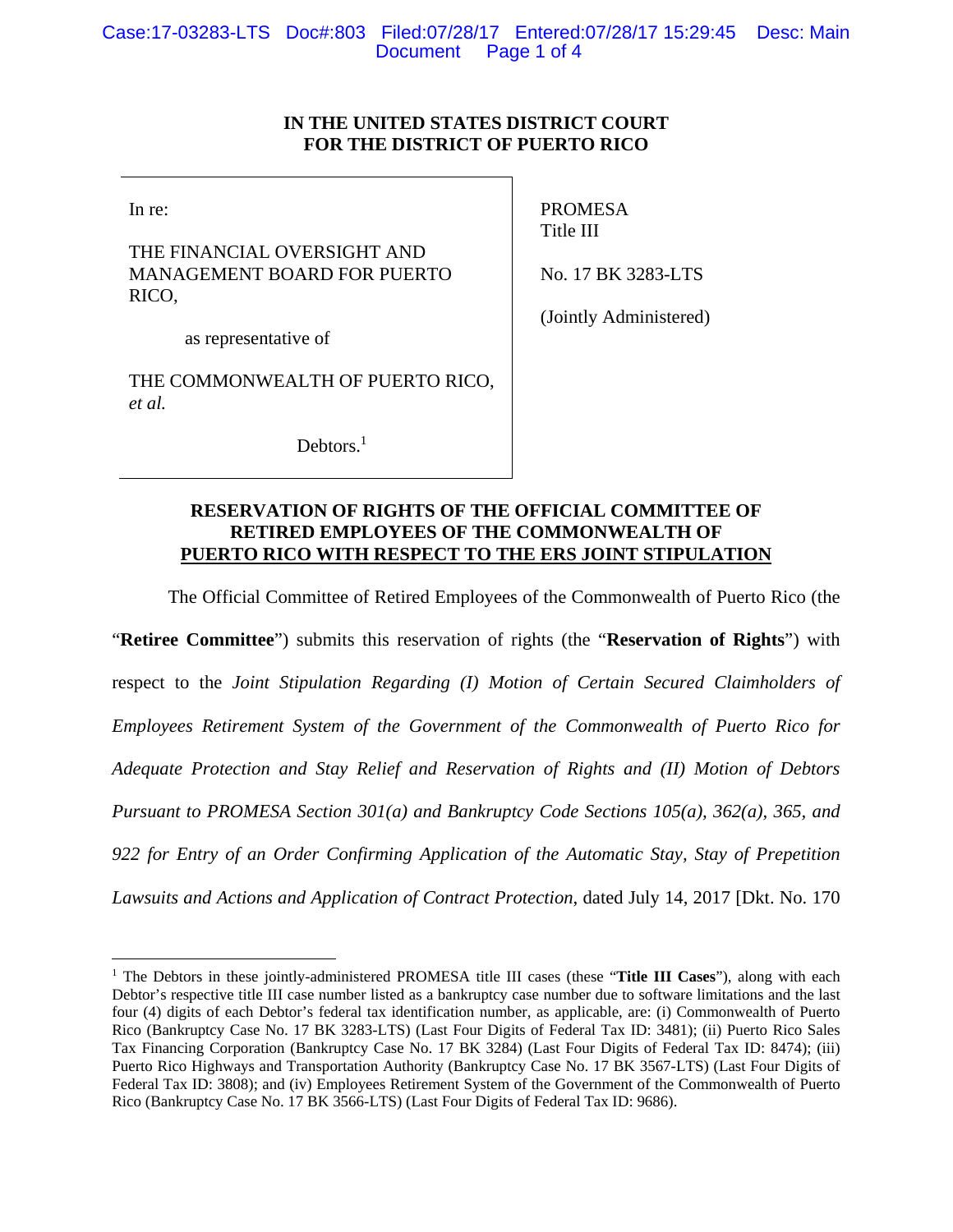### Case:17-03283-LTS Doc#:803 Filed:07/28/17 Entered:07/28/17 15:29:45 Desc: Main Page 2 of 4

in Case No. 17-BK-3566 (LTS)] (the "**ERS Stipulation**") and so ordered by this Court on July 17, 2017 [Dkt. No. 171 in Case No. 17-BK-3566 (LTS)]. In support of its Reservation of Rights, the Retiree Committee states as follows:

## **Reservation of Rights**

1. The Retiree Committee is a statutorily created committee pursuant to 11 U.S.C.  $§ 1102(a)(1)$ . The Retiree Committee's constituents—the Commonwealth's approximately 160,000 retirees—are owed at least \$49 billion in pension liabilities, making them the largest group of creditors in these Title III Cases.

2. On May 31, 2017, certain holders of bonds (the "**ERS Bondholders**") issued by title III debtor The Employment Retirement System of The Government of The Commonwealth of Puerto Rico ("**ERS**") filed the *Motion of Certain Secured Claimholders of Employees Retirement System of the Government of the Commonwealth of Puerto Rico for Adequate Protection and Stay Relief and Reservation of Rights* [Dkt. No. 26 in Case No. 17-BK-3566 (LTS)] (the "**ERS Motion**").

3. On June 21, 2017, the Retiree Committee timely filed its objection to the ERS Motion, in which it joined the objection filed by the Financial Oversight and Management Board (the "**Oversight Board**"). [Dkt. Nos. 98, 99 in Case No. 17-BK-3566 (LTS).] The Court did not rule on the ERS Motion at the June 28, 2017 hearing. Instead, the Court continued the hearing to allow parties the opportunity to negotiate a consensual resolution of the ERS Motion.

4. Following the June 28, 2017 hearing, counsel for the Retiree Committee requested, and counsel for the Oversight Board agreed to provide, a draft of any proposed stipulation resolving the ERS Motion. Regrettably, despite this agreement (and despite the fact that the Oversight Board *did* share a draft of the stipulation with the Official Committee of

2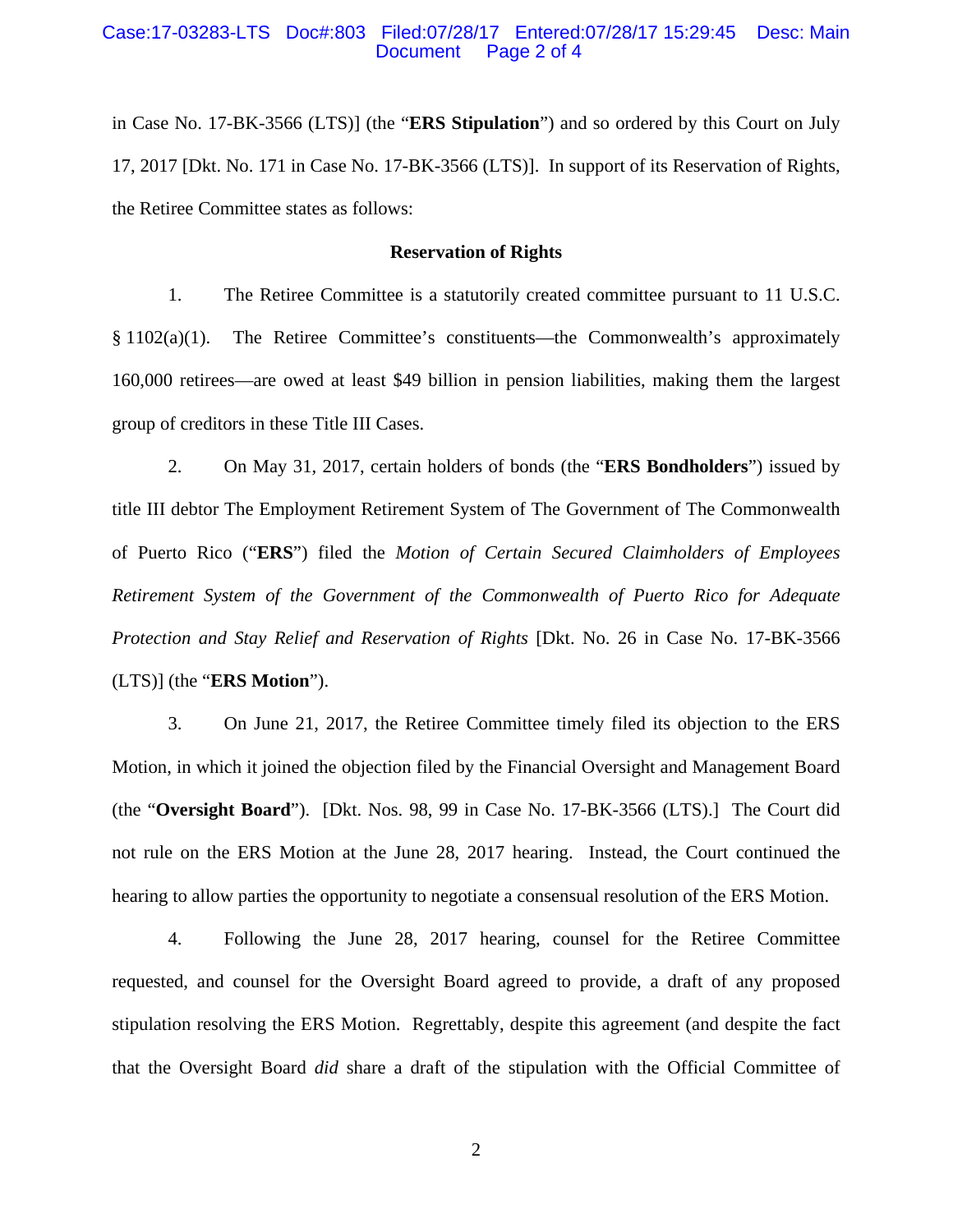### Case:17-03283-LTS Doc#:803 Filed:07/28/17 Entered:07/28/17 15:29:45 Desc: Main Page 3 of 4

Unsecured Creditors (the "**UCC**"), the Oversight Board did not provide the Retiree Committee with a draft of the proposed stipulation. In addition to being told it would be allowed to comment on any stipulation, the Retiree Committee was told that the Commonwealth would not pay interest to the ERS Bondholders. Counsel for the Retiree Committee did not see the ERS Stipulation until the Oversight Board filed it with the Court late in the evening on Friday, July 14. This Court entered the ERS Stipulation on the next business day, Monday, July 17.<sup>2</sup>

5. Had the Retiree Committee had the opportunity to review the ERS Stipulation before it was filed with this Court, it would have raised the issue it now raises in this Reservation of Rights: the payment of interest to the ERS Bondholders. The ERS Stipulation provides for the payment of interest to the ERS Bondholders through October 1, 2017 (the "**Interest Payments**"), from the Post-Petition Segregated Account (as defined in the ERS Stipulation). The Retiree Committee files this Reservation of Rights to preserve its ability, as a party in interest and statutory committee, to demand that the ERS Bondholders return the Interest Payments to ERS's estate.

6. Pursuant to the terms of the ERS Stipulation, Debtor ERS, through the Oversight Board, has filed an Adversary Proceeding for a declaratory judgment attacking the validity, priority, extent and enforceability of the prepetition liens and security interests asserted by the ERS Bondholders. To the extent the Oversight Board prevails in its Adversary Proceeding, the ERS Bondholders should be required to return all Interest Payments to the ERS estate. In addition, the Retiree Committee reserves all rights with respect to any and all claims for the return of the Interest Payments and with respect to the validity of the ERS Bondholders' liens,

1

<sup>&</sup>lt;sup>2</sup> As noted by the UCC in its reservation of rights, there was some confusion about the deadline to object or respond to the ERS Stipulation. (Dkt. No. 734.)